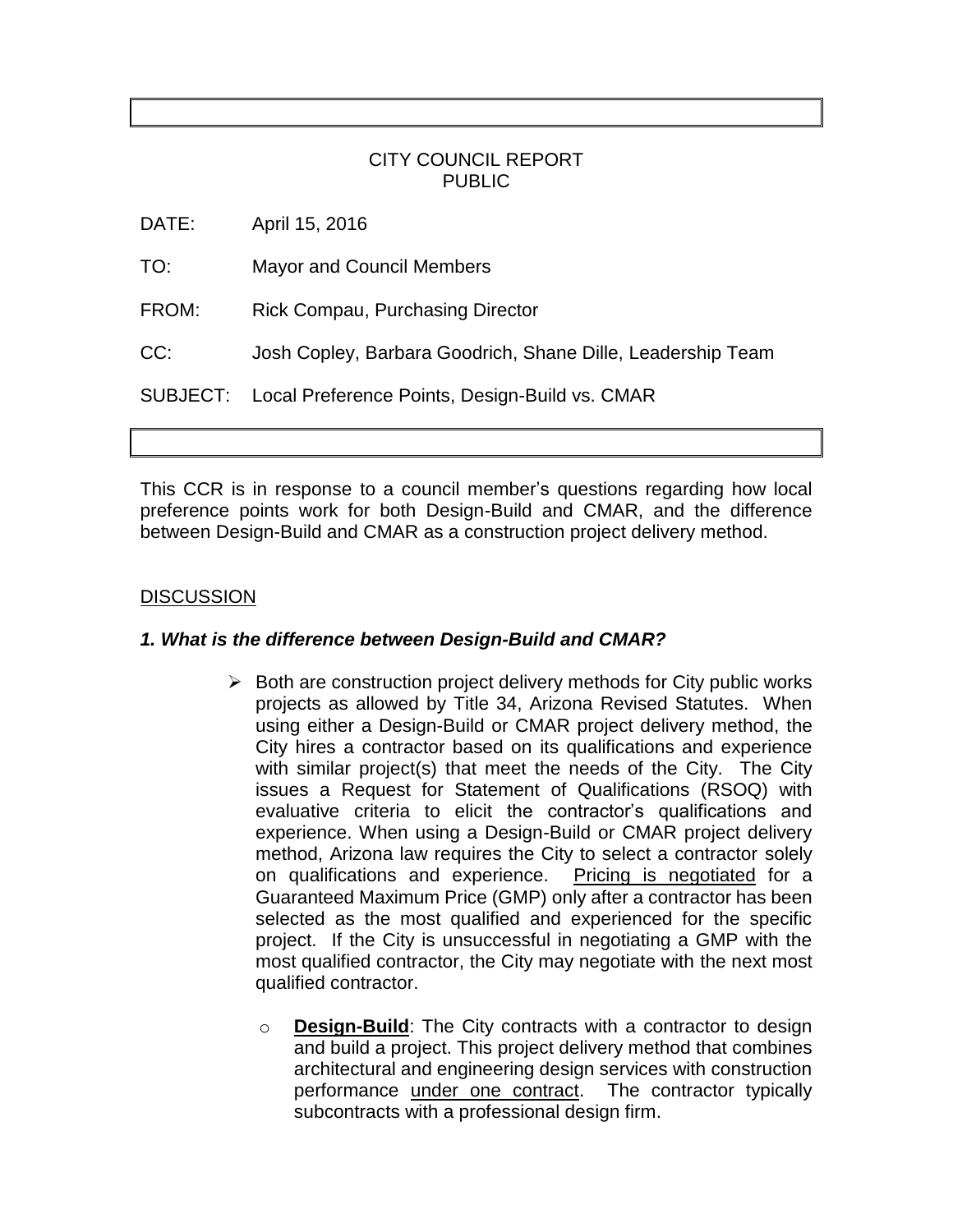- o **CMAR**: (Construction Manager at Risk) A project delivery method in which the contractor acts as a consultant to the project owner (the City) in the development and design phases, and assumes the risk for construction performance. Typically, there are two (2) contracts, where the City contracts with a contractor for construction services and a separate contract with a professional design firm for architectural/ engineering services. It is possible for the City to enter into a third contract for construction management services.
- $\triangleright$  The formal procurement process for professional design services, capital improvements/construction and construction services are outlined in the City's Procurement Code manual, under Article 12. Article 12 incorporates requirements of Title 34, Arizona Revised Statutes. Most cities including the City of Flagstaff favor Design-Build and CMAR over the traditional project delivery method (low bid) because these newer delivery methods are more collaborative in nature, result in selection of the most qualified contractor, and help limit cost overruns.

#### *2. When the City builds roads, why do we use CMAR; and, when we build buildings, why do we use Design-Build?*

- $\triangleright$  Design of the project plays a large part in deciding which project delivery method to use.
	- o **CMAR**: In this project delivery method, the City retains a professional design firm (architect/engineer) to prepare preliminary plans, details and specifications (estimated 60%+ completion). The City also retains a general contractor. The general contractor and design firm do not have a contractual relationship for the project. The contractor is required to work with the design firm to complete the design.

The advantage of a CMAR is that the contractor holds the risk of construction performance and guarantees completion of the project for a negotiated price which is usually established when the design is somewhere between 60 percent and 90 percent developed.

A CMAR is typically used as the project delivery method for horizontal or "flat work" construction, such as road repair and maintenance, water and sewer line improvements, as well as curb and gutter where all of these types of projects are relatively straight forward with regard to specifications.

A CMAR does not have any significant cost advantage in relation to other project delivery methods. However, there is a construction scheduling efficiency in project delivery due to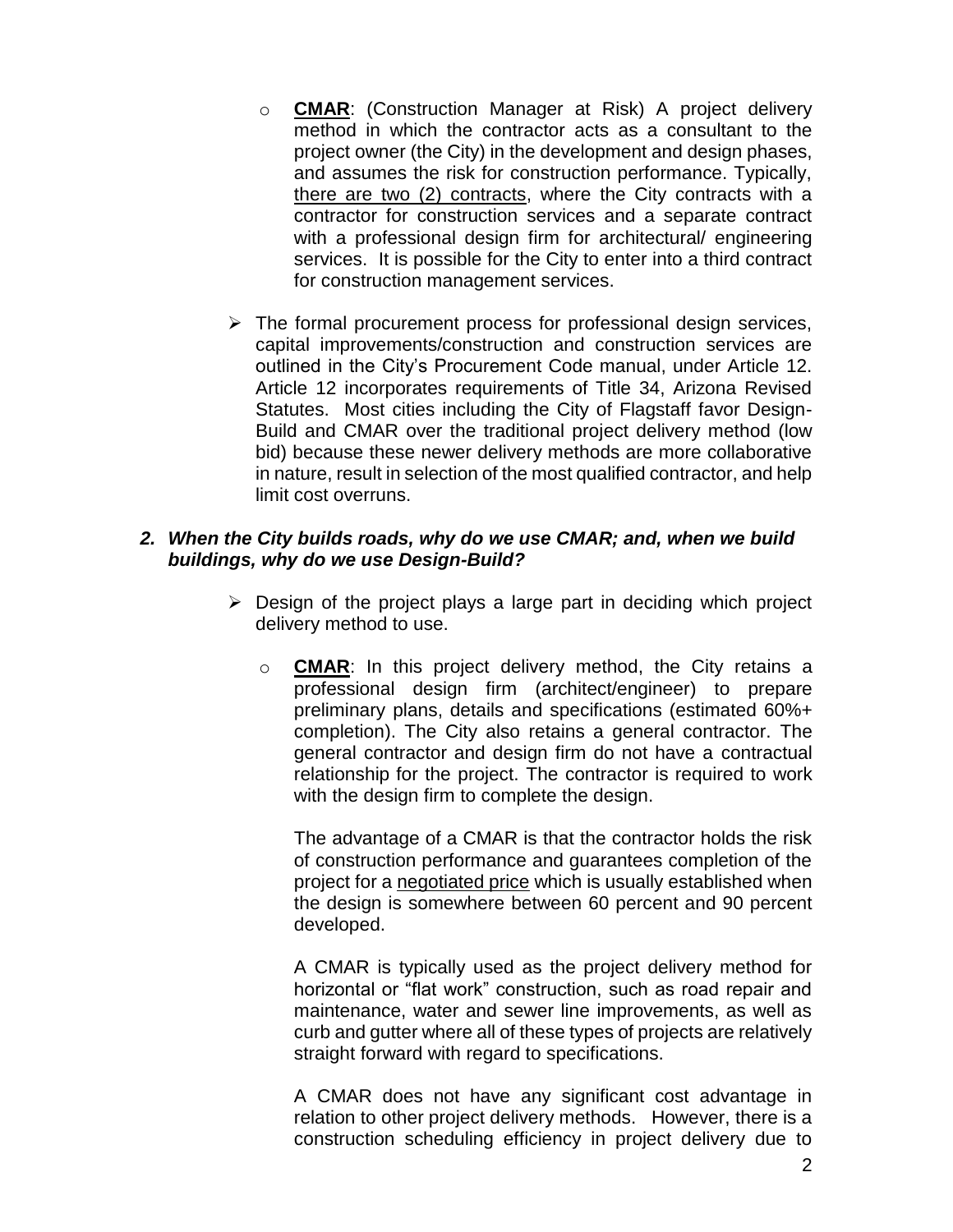construction starting when the details, plans and specification are at 60% rather than 100% complete. For large roadway projects, this is ideal given the short construction season in Flagstaff.

o **Design-Build**: In this project delivery method, the City retains a contractor to design and build the project. Although the City may have a conceptual plan/design for the project, the selected contractor is responsible for preparing the details or specifications for the project during the design phase of the contract.

As an advantage, the contractor has input during the design phase eliminating possible changes during the project later on during the construction phase. Typically the general contractor enters into a subcontract with a design firm for design.

A Design-Build is typically used as the project delivery method for vertical construction, such as new buildings, big remodel and renovation projects where all of these types of projects generally will have some kind of conceptual design, but as mentioned above, there are no plans, details or specifications established for the project.

With regard to cost effectiveness and efficiency, a Design-Build project delivery method allows for better value engineering in an effort to reduce a project's cost and efficiencies are gained because the contractor works with the professional design team from the very beginning when specifications are being developed.

 $\triangleright$  The procurement process for professional design services, capital improvements/construction and construction services are outlined in the City's Procurement Code manual, under Article 12. Article 12 incorporates requirements of Arizona Revised Statutes, Title 34 for public works projects.

#### *3. How local preference (local experience) points work for both Design Build and CMAR?*

> The City Procurement Division uses the same Value Added Knowledge and Experience evaluation criteria for a Design-Build and CMAR project delivery method when a Request for Statements of Qualifications (RSOQ) solicitation is issued. The City seeks to determine the contractor's knowledge and experience working in the City of Flagstaff or similar environmental/geological conditions, Flagstaff city codes and site conditions; as well as historical challenges, response time to staff and citizen's needs. These criteria help the City to hire the most qualified contractor for the job, and the